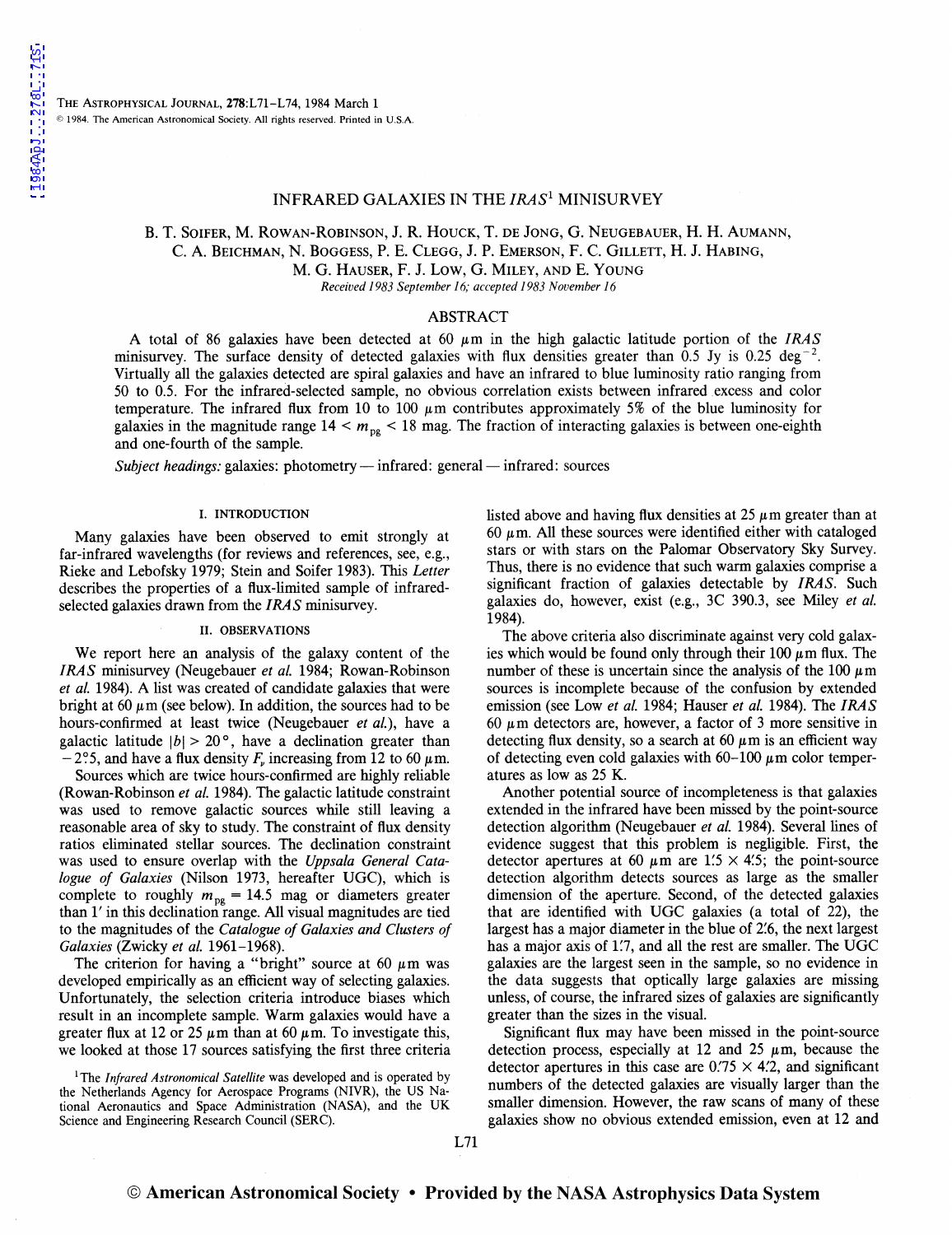25  $\mu$ m. Furthermore, only one galaxy was detected at 25  $\mu$ m to have a size  $(1'5)$  between  $1'$  and  $8'$ .

#### III. RESULTS

Based on the described selection criteria, 182 sources were identified as possible galaxies. The fields of each of these were inspected on enlargements of the Palomar Schmidt Sky Survey 0 and E plates. A source was considered identified with a galaxy if an obvious galaxy was within 60" of the *IRAS*  source position. Of the 182 candidate sources, 86 were identified with galaxies, usually within 30" of the *IRAS* position. Since the identification program did not reach astrometric accuracy, we do not quote the positional agreements. The properties of the high-latitude *IRAS* sources not identifiable as galaxies are discussed in the *Letters* by Houck *et al.* (1984) and Rowan-Robinson *et al.* (1984).

What fraction of the identifications could be random coincidences? Empirically, as discussed below, we identified galaxies to a limiting magnitude of  $m_{pg} \sim 18$  mag. From Tyson and Jarvis (1979) and references therein, there are approximately 50 galaxies per square degree that are brighter than  $J = 18$ mag, so there is a probability of 0.06 of a random coincidence between an optical galaxy and the  $2' \times 2'$  *IRAS* search box. Because our magnitudes are quite crude, we do not distinguish between  $m_{\text{pe}}$  and J, the photographic magnitude. Thus, roughly 10 of the reported identifications from the original 182 candidates could be spurious. In the discussion that follows, no attempt has been made to correct for random coincidences.

The *IRAS* sources identified with galaxies are listed in *IRAS Circular, No. 6* (1983). Of the 86 identifications, 38 were matched with previously cataloged galaxies, 22 of which are in the UGC. The other identifications came from the *Morphological Catalog of Galaxies* (Vorontsov-Velyaminov and Krasnogorskaja 1962; Vorontsov-Velyaminov and Arhipova 1963-1974) and the six volumes of the *Catalogue of Galaxies and Clusters of Galaxies* (Zwicky *et al.* 1961-1968). For the identifications with cataloged galaxies, the cataloged magnitude,  $m_{pg}$ , corrected to the face-on value using the precepts of de Vaucouleurs, de Vaucouleurs, and Corwin (1976), is reported. Because of the possibility that some of these are extremely dusty galaxies, this correction has a large uncertainty. For unidentified sources, the magnitude was estimated by establishing the face-on magnitude versus major axis diameter relationship for identifications in the UGC and then extrapolating this empirical relation. (The corrections to faceon values were small compared with the dispersion in the fit of size versus magnitude.) The estimated magnitudes of these uncataloged galaxies have uncertainties of at least 1 magnitude.

For the *IRAS* galaxies with  $F_{\nu}(60) > 0.5$  Jy, a differential log N-log *S* relation has been determined. The best fit power law for these data has a slope of  $\alpha = -1.4 \pm 0.1$ , clearly consistent with the Euclidean case,  $\alpha = -1.5$ . Correcting for the incompleteness due to the absence of cold  $(T_c < 26 \text{ K})$ galaxies (see above) pushes the result closer to the Euclidean result. There were five galaxies with  $F_{v}(60) < 0.5$  Jy; incompleteness has clearly set in at this point.

The 81 *IRAS* galaxies brighter than 0.5 Jy at 60  $\mu$ m were found in a total area of  $330 \text{ deg}^2$ . This implies an integrated



FIG. 1.-The ratio of flux per octave, i.e.,  $\nu F_{\nu}$ , at 80  $\mu$ m to that in the blue is plotted vs. the ratio of flux density at 100 and 60  $\mu$ m. The 80  $\mu$ m flux density is defined as the average of the observed 60 and 100  $\mu$ m flux densities. Where the 100  $\mu$ m flux was only an upper limit, the 80  $\mu$ m flux density was estimated by extrapolating the 60  $\mu$ m flux density using an  $\alpha = -1$  power law. For the galaxies identified in the figure ( $\square$ ), the infrared observations were taken from Smith (1982) for M51, Habing *et al.* (1984) for M31, and Telesco and Harper (1980) for the other galaxies. The blue magnitudes for these galaxies were taken from de Vaucouleurs, de Vaucouleurs, and Corwin (1976).

number density of 0.25 deg<sup>-2</sup> for galaxies brighter than 0.5 Jy at 60  $\mu$ m and brighter than  $m_{pg} \sim 18$  mag. Because of the relatively small number of galaxies included and the incompleteness effects described above, this number is uncertain by approximately 50%.

The ratio of the infrared to blue luminosities,  $L(80)/L(B)$ , for the *IRAS* galaxies is compared to their infrared colors in Figure 1. The luminosity at a particular frequency is defined as proportional to  $\nu F_n$ , at that frequency. The infrared-selected galaxies all have very large ratios compared with optically selected galaxies that are also plotted in Figure 1. The total range of  $L(80)/L(B)$  for spiral galaxies extends over a factor of 1000. Galaxies previously known to be extremely active at infrared wavelengths do not show a particularly extreme infrared to blue luminosity ratio compared with the galaxies found in the *IRAS* survey. The well-known starburst galaxy M82 has  $L(80)/L(B) \sim 4$  when considering the galaxy as a whole (Telesco and Harper 1980; de Vaucouleurs, de Vaucouleurs, and Corwin 1976), placing it near the upper, but by no means extreme, end of infrared-selected galaxies. The lower end of the range of  $L(80)/L(B)$  is M31, which has a ratio of 0.04 (Habing *et al.* 1984). The Galaxy has a ratio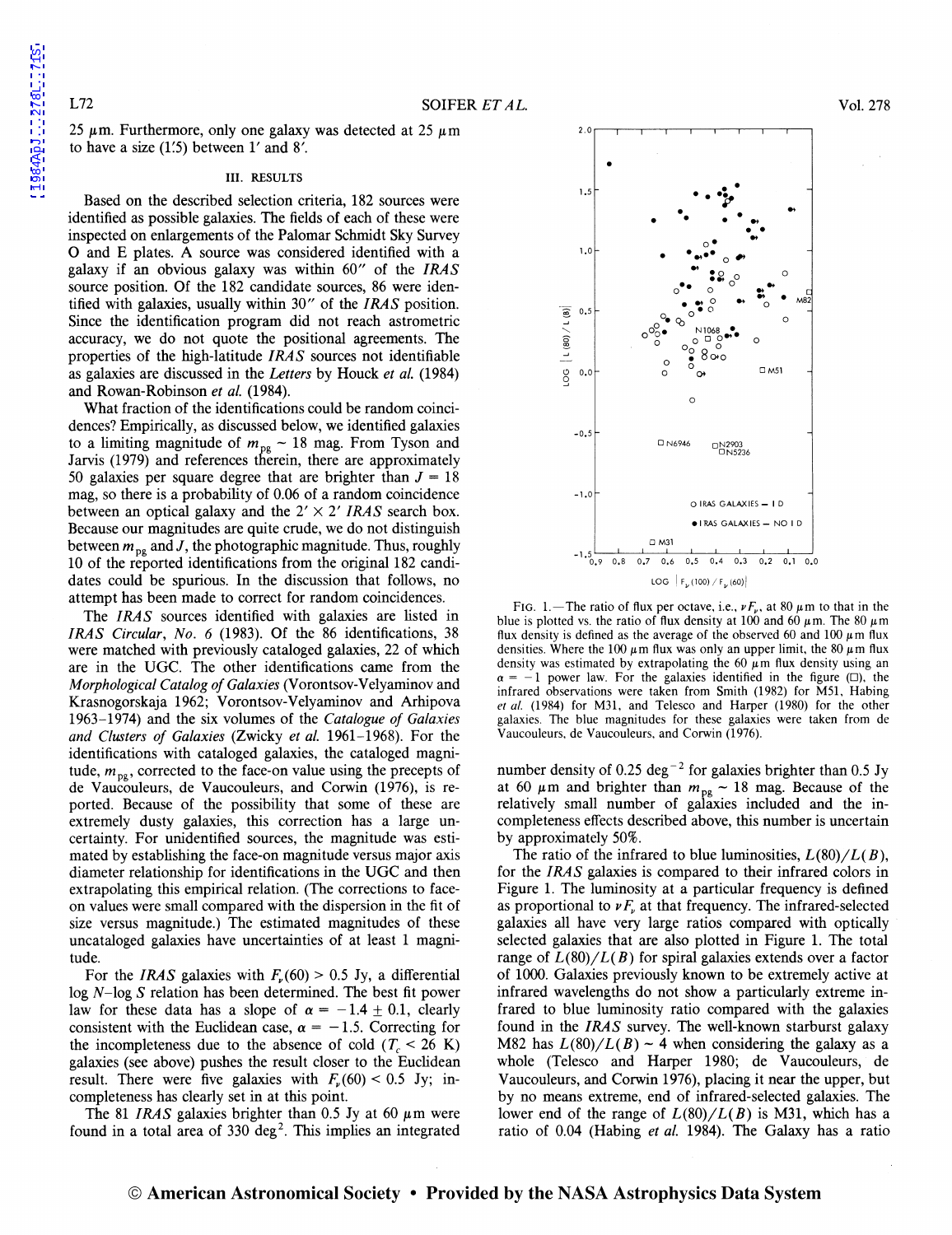[1984ApJ...278L..71S](http://adsabs.harvard.edu/abs/1984ApJ...278L..71S)

1984ApJ...278L..71S

 $L(80)/L(B) \sim 1$  (Nishimura, Low, and Kurtz 1980; Gispert, Puget, and Serra 1982; de Vaucouleurs and Pence 1978).

The cutoff at large, 100  $\mu$ m to 60  $\mu$ m, flux ratios seen in Figure 1 is the result of our selection criteria. We estimate that 10% of the detectable galaxies have been missed because their color temperatures are too low (see § III above). At the low end of the flux ratio, the observed color temperature does seem to be reaching a limit of  $F_{\nu}(100)/F_{\nu}(60) \sim 1.4$ , corresponding to a maximum physical temperature of about 45-50 K for  $\lambda^{-1}$  emissivity grains. The observed far-infrared color temperature of M82 (Telesco and Harper 1980) does represent an extreme example of an infrared-selected galaxy.

De Jong *et al.* (1984) have found a rough correlation between infrared color and the infrared to blue luminosity ratio for the *IRAS* detected galaxies from the *Revised Shapely-Ames Catalog of Bright Galaxies* (Sandage and Tamman 1981). The infrared-selected galaxies do not show a tight correlation. In fact, the location of the infrared-selected galaxies in Figure 1 is almost exclusively in the region not populated by the Shapely-Ames galaxies in de Jong *et al.* (1984). The large spread in the infrared to blue luminosity ratios can be understood, in large part, as reflecting a wide range in the amount of dust within the galaxies sampled. For example, varying the dust optical depths in the blue in a galaxy from 0.1 to 0.5 will change the apparent infrared to blue luminosity ratio by a factor of 6. In addition, enhanced star formation activity could easily increase the infrared luminosity of very dusty galaxies much more.

Jura (1982) has predicted the appearance of spiral galaxies in the infrared using a simple model where starlight is thermalized in the disk of a galaxy and the dust is uniformly mixed with the stars. This model predicts temperatures near the lower limit found here, but not the warmer temperatures found in the majority of the *IRAS* galaxies. There are at least two causes for this discrepancy. The selection of 60  $\mu$ m sources biases the sample toward warm galaxies, and Jura's simple models do not include the contribution to the infrared emission from recently formed stars still embedded in or associated with their parental clouds.

Figure *2a* shows the histogram of the distribution of infrared to blue luminosity ratios. In Figure *2b,* we show how the fraction of galaxies varies with the ratio  $L_{IR}/L_{B}$ . This fraction was derived by comparing the surface density of galaxies with a given  $L_{IR}/L_B$  to the surface density of all galaxies (Tyson and Jarvis 1979) at the limiting blue magnitude of the galaxies detectable by *IRAS* for that  $L_{IR}/L_B$ . Clearly, the *very active infrared galaxies are a small fraction of all galaxies.* A rough estimate of the total contribution of the observed infrared luminosity to the total luminosity of galaxies was made by summing the total flux from the *IRAS*  galaxies and comparing this to the total blue flux from all galaxies down to the *B* = 18 mag limit. This led to  $L_{IR}/L_B \sim$ 0.05. We conclude that the sum of the infrared luminosities is less than that of the blue luminosities in the magnitude range  $14 < m_{pg} < 18$  mag. Adding the contribution of the high-latitude unidentified sources that could be galaxies (Houck *et al.*  1984) increases the fraction by 10%. Note that this estimate refers only to the *measured IRAS* fluxes of galaxies and does *not* include flux at longer wavelengths from cold material.



FIG. 2. $-(a)$  The histogram of the number of galaxies in the infrared sample as a function of the infrared to blue luminosity ratio.  $(b)$  The fraction of galaxies plotted as a function of the infrared to blue luminosity ratio. The fraction was calculated as the ratio of the surface density of galaxies in the *IRAS* sample having a given infrared to blue luminosity ratio, to the total surface density of galaxies that would be detectable by *IRAS* at this infrared to blue luminosity ratio.

The galaxies in our sample that could be classified morphologically are spiral galaxies. This is not particularly surprising since few elliptical galaxies have been detected by *IRAS* (de Jong *et al.* 1984; Habing *et al.* 1984).

More interesting perhaps is the fraction of galaxies detected by *IRAS* that have neighbors. Of the 86 galaxies, 11 have neighboring galaxies within 2', while another 8 have objects within 2' which are possibly galaxies. Since the expected number of such events for randomly distributed galaxies brighter than  $m_{\text{pe}} = 18$  mag is roughly 4, this number of associated galaxies is marginally significant. It has become apparent that a galaxy's interactions with its neighbors and its environment can have a dominant effect on its evolution and can trigger outbursts of star formation (e.g., Larsen and Tinsley 1978). The evidence from our sample is perhaps suggestive that the interaction of a galaxy with its neighbors might be quite important in triggering the extreme outbursts of star formation.

It is a pleasure to thank all the people who have contributed to the success of the *IRAS* mission. The data used in this *Letter* were processed using the Science Data Analysis System at JPL, and we thank the many people who have contributed to the development and operation of this facility. We also thank C. Lonsdale and G. Helou for several useful discussions, and Joy Hodges for perseverance through the trying period of manuscript preparation.